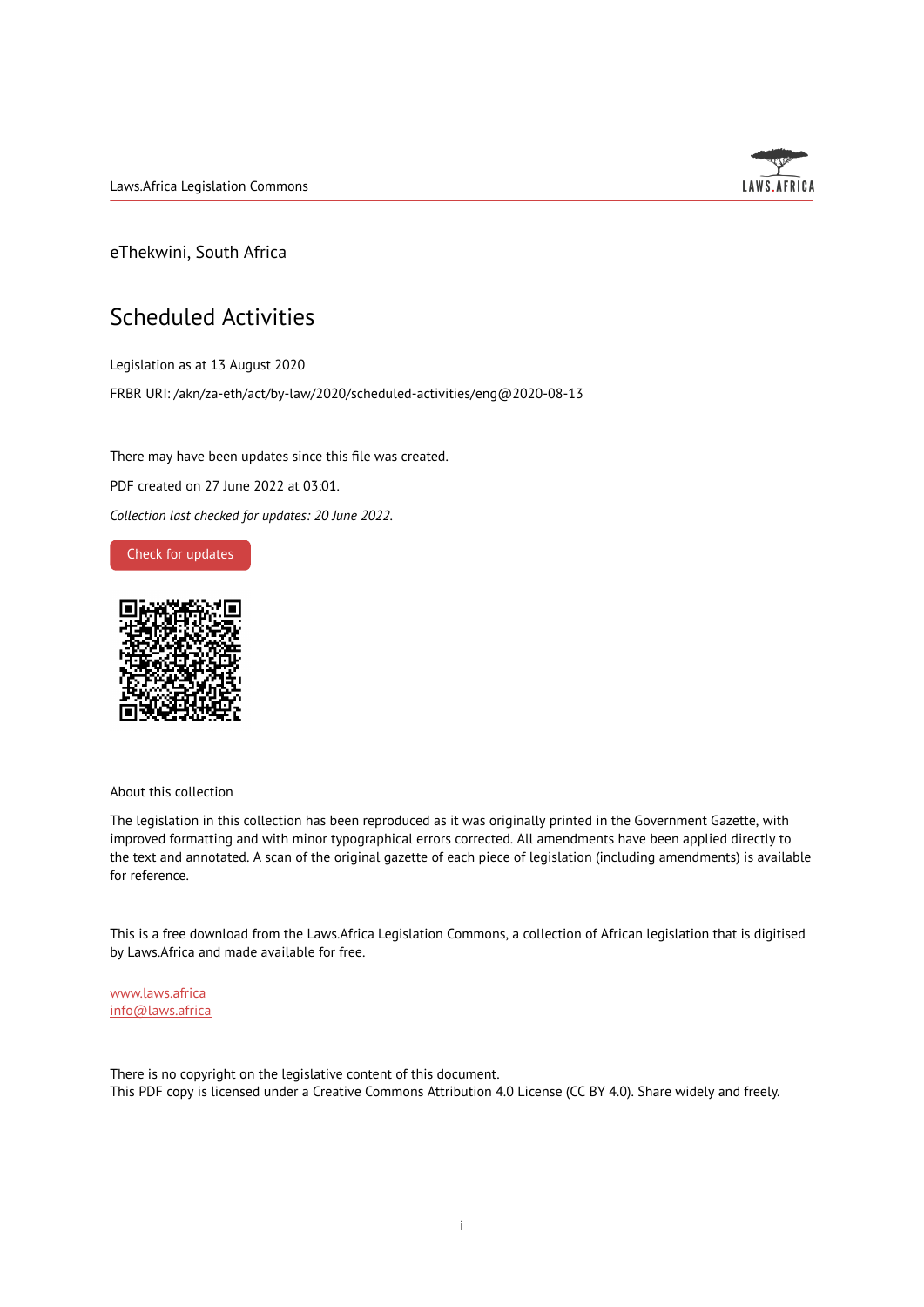| <b>Scheduled Activities</b><br>Contents |  |
|-----------------------------------------|--|
|                                         |  |
|                                         |  |
|                                         |  |
|                                         |  |
|                                         |  |
|                                         |  |
|                                         |  |
|                                         |  |
|                                         |  |
|                                         |  |
|                                         |  |
|                                         |  |
|                                         |  |
|                                         |  |
|                                         |  |
|                                         |  |
|                                         |  |
|                                         |  |
|                                         |  |
|                                         |  |
|                                         |  |
|                                         |  |
|                                         |  |
|                                         |  |
|                                         |  |
|                                         |  |
|                                         |  |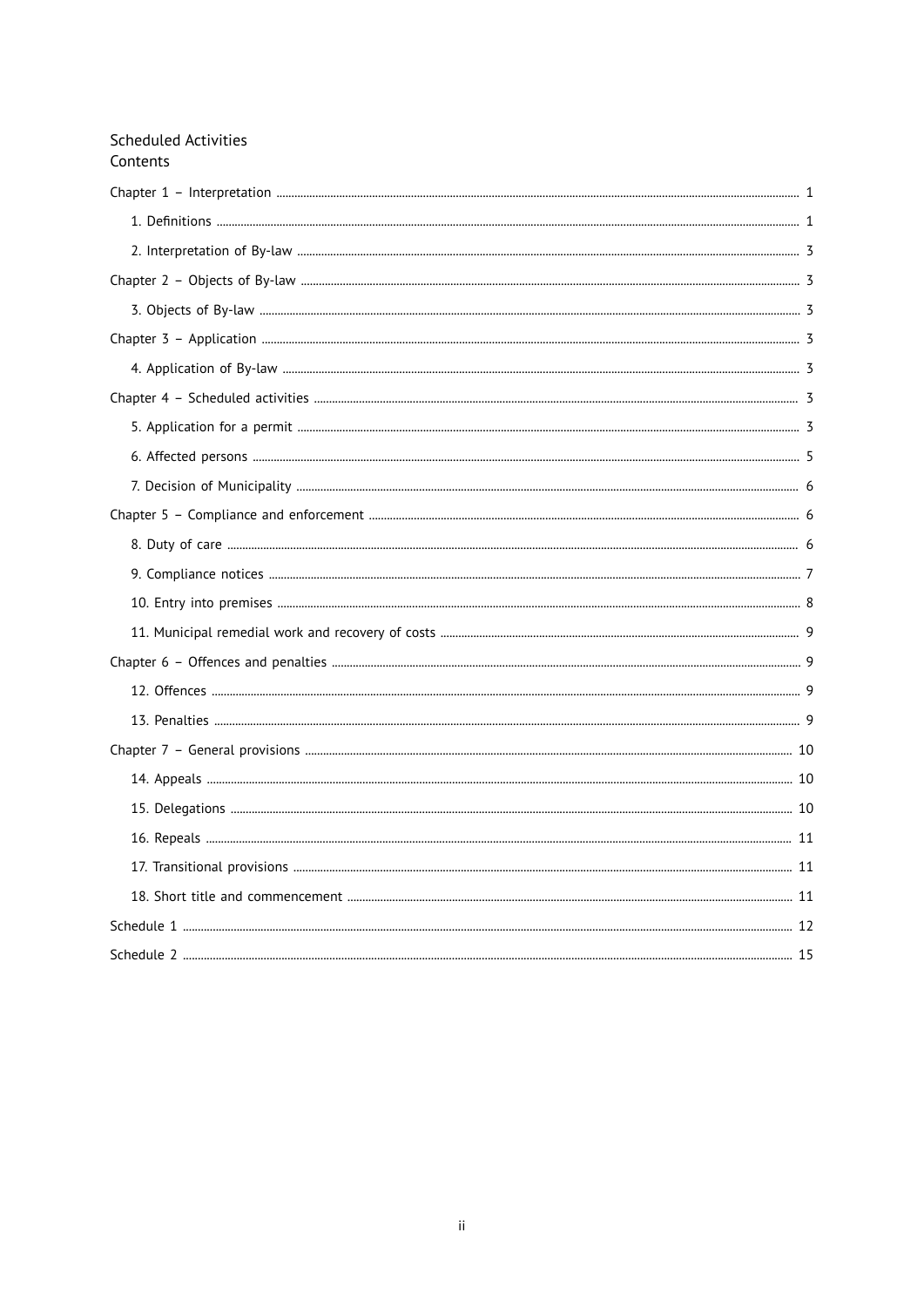# **eThekwini South Africa**

# **Scheduled Activities By-law, 2020**

Published in [KwaZulu-Natal](https://commons.laws.africa/akn/za-eth/act/by-law/2020/scheduled-activities/media/publication/za-eth-act-by-law-2020-scheduled-activities-publication-document.pdf) Provincial Gazette no. 2203 on 13 August 2020

#### **Assented to on 27 February 2020**

#### **Commenced on 13 February 2021**

*[This is the version of this document from 13 August 2020 and includes any amendments published up to 20 June 2022.]*

**To provide measures for the prevention, minimisation and management of environmental and human health impacts likely to arise from premises from which certain trades, occupations, businesses, activities or processes are undertaken; to prohibit certain activities or conduct in order to ensure and** promote a healthy environment; to provide for the repeal of laws and savings; and to provide for matters **incidental thereto.**

WHEREAS the Municipality has competence in terms of Part B of Schedule 4 of the Constitution relating to air pollution, building regulations, municipal health services; trading regulations, and has the competence in terms of Part B of Schedule 5 of the Constitution relating to the control of public nuisances and noise pollution;

WHEREAS everyone has the right to an environment that is not harmful to their health or well-being in terms of Section 24(a) of the Constitution;

WHEREAS the Municipality has as one of its objects in terms of Section 152 (d) of the Constitution, the promotion of a safe and healthy environment;

AND WHEREAS there is a need to develop legislation to deal with the prevention, minimisation or management of environmental and human health impacts or nuisances arising or likely to arise directly or indirectly from premises from which certain trades, occupations, businesses, activities or processes are undertaken;

NOW THEREFORE The Municipal Council of the eThekwini Metropolitan Municipality, acting in terms of section 156 read with Part B of Schedule 4 and Part B of Schedule 5 of the [Constitution](https://resolver.laws.africa/resolve/akn/za/act/1996/constitution) of the Republic of South Africa, and read with section 11 of the Local Government: Municipal Systems Act, 2000 (Act No. 32 of [2000\)](https://resolver.laws.africa/resolve/akn/za/act/2000/32), hereby makes the following By-law:

### **Chapter 1 Interpretation**

#### <span id="page-2-1"></span><span id="page-2-0"></span>**1. Definitions**

In this By-law, unless the context indicates otherwise -

"**applicable legislation**" means any legislation, including any By-law of the Municipality, and any regulations or determinations made in terms of any legislation, dealing with or relating to the control, management or mitigation of environmental and human health impacts associated with a scheduled activity in terms of this By-law,which includes, but is not limited to -

- (a) Occupational Health and Safety Act, 1993 (Act No. 85 of [1993\)](https://resolver.laws.africa/resolve/akn/za/act/1993/85);
- (b) Hazardous Substances Act, 1973 (Act No. 15 of [1973\)](https://resolver.laws.africa/resolve/akn/za/act/1973/15);
- (c) National Building Regulations and Standards Act, 1977 (Act No. 103 of [1977\)](https://resolver.laws.africa/resolve/akn/za/act/1977/103);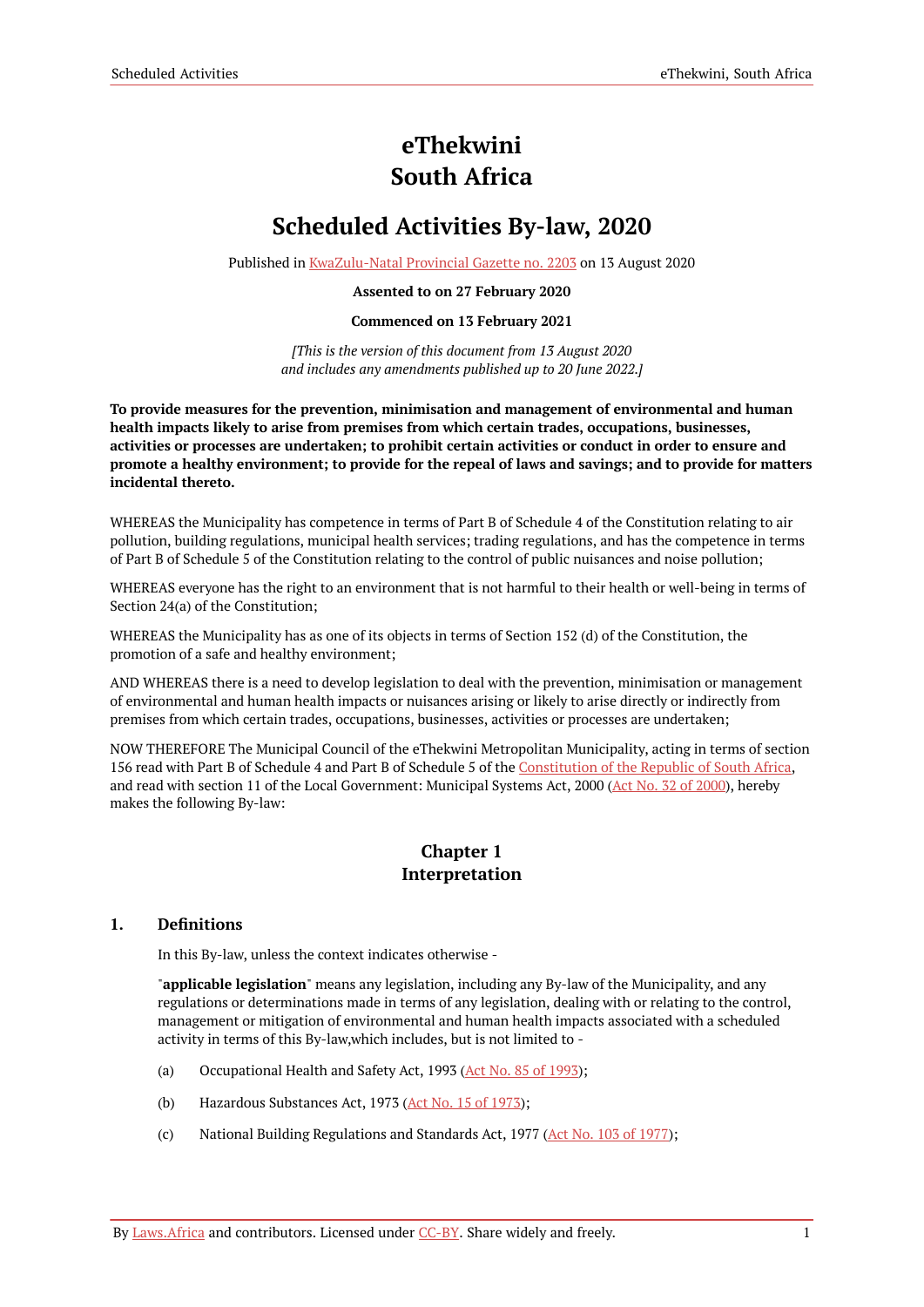- (d) National Environmental Management Act, 1998 (Act No. 107 of [1998\)](https://resolver.laws.africa/resolve/akn/za/act/1998/107);
- (e) National Environmental Management: Air Quality Act, 2004 (Act No. 39 of [2004](https://resolver.laws.africa/resolve/akn/za/act/2004/39));
- (f) National Environmental Management: Integrated Coastal Management Act, 2008 (Act [No.](https://resolver.laws.africa/resolve/akn/za/act/2008/24) 24 of [2008\)](https://resolver.laws.africa/resolve/akn/za/act/2008/24);
- (g) National Environmental Management: Waste Act, 2008 (Act No. 59 of [2008](https://resolver.laws.africa/resolve/akn/za/act/2008/59));
- (h) National Health Act, 2003 (Act No. 61 of [2003](https://resolver.laws.africa/resolve/akn/za/act/2003/61));
- (i) KwaZulu-Natal Planning and Development Act, 2008 (Act No. 6 of [2008](https://resolver.laws.africa/resolve/akn/za/act/2008/6));
- (j) Spatial Planning and Land Use Management Act, 2013 (Act No. 16 of [2013\)](https://resolver.laws.africa/resolve/akn/za/act/2013/16);
- (k) Disaster Management Act, 2002 ( $Act$  No. 57 of [2002\)](https://resolver.laws.africa/resolve/akn/za/act/2002/57);
- (l) National Environmental Management: Biodiversity Act, 2004 (Act No. 10 of [2004\)](https://resolver.laws.africa/resolve/akn/za/act/2004/10); and
- (m) National Water Act, 1998 (Act No. 36 of [1998](https://resolver.laws.africa/resolve/akn/za/act/1998/36));

"**authorised official**" means a person authorised to implement the provisions of this By-law, including but not limited to -

- (a) peace officers as contemplated in section 334 of the Criminal Procedure Act, 1977 (Act [No.](https://resolver.laws.africa/resolve/akn/za/act/1977/51) 51 of [1977\)](https://resolver.laws.africa/resolve/akn/za/act/1977/51);
- (b) municipal or metropolitan police officers as contemplated in the South African Police Service Act, 1995 (Act No. 68 of [1995](https://resolver.laws.africa/resolve/akn/za/act/1995/68)); and
- (c) such employees, agents, delegated nominees, representatives and service providers of the Municipality as are specifically authorised by the Municipality in this regard: Provided that for the purposes of search and seizure, where such person is not a peace officer, such person must be accompanied by a peace officer;

"**Constitution**" means the [Constitution](https://resolver.laws.africa/resolve/akn/za/act/1996/constitution) of the Republic of South Africa, 1996;

"**Council**" or "Municipal Council" means the eThekwini Municipal Council, a municipal council referred to in section 157(1) of the Constitution;

"**incident**" means an unexpected sudden occurrence causing or likely to cause damage to the environment or the health of any person or the public, and includes a major emission, fire, explosion, spillage or release of hazardous substances or objects;

"**Municipality**" means eThekwini Municipality, a category A municipality as envisaged in terms of section 155(1) of the Constitution;

"**municipal manager**" means a person appointed in terms of section 54A of the Municipal Systems Act, 2000 (Act No. 32 of [2000](https://resolver.laws.africa/resolve/akn/za/act/2000/32)) as the head of administration of the municipal council;

"**nuisance**" includes any activity, condition, situation, premises or thing which, on account of effluent, vapours, chemical effluvia, odours, noise, vibration, radiation, refuse, waste products, dirt, chemical or biochemical material, microbial infection, vermin, vegetation, overcrowding, lack of proper general hygiene, ventilation, lighting, design, situation or on account of any other cause or practise whatsoever-

- (a) causes or has the effect of or potential to cause a health or environmental risk;
- (b) causes or has the effect of or potential to cause any significant nuisance, damage, annoyance, inconvenience or discomfort to the public or the environment; or
- (c) affects or has the potential to affect the well being of a person or community; "**person**" includes any sphere of government, natural person or juristic person;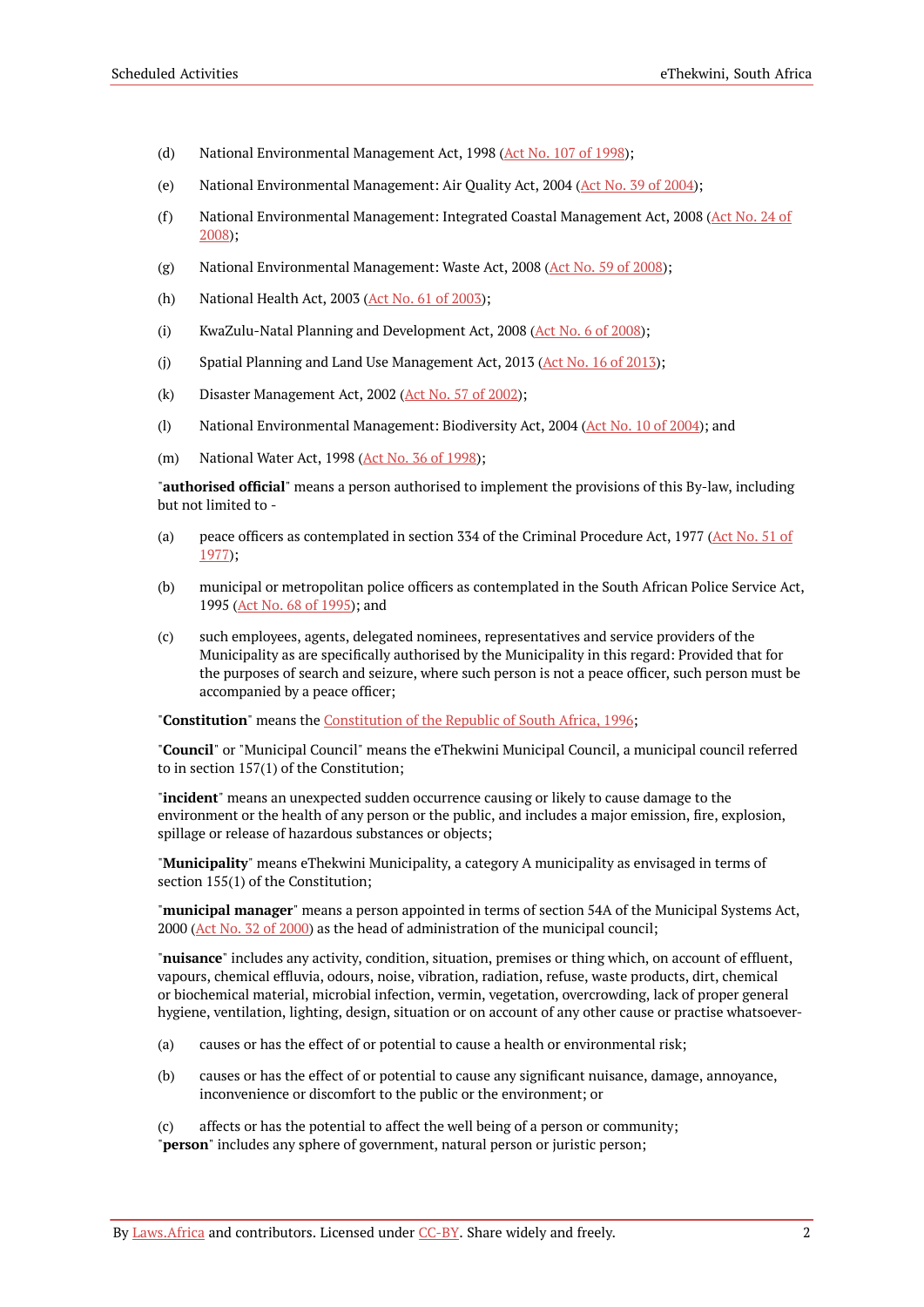"**premises**" means any building or any other structure, together with the land on which it is situated and the adjoining land used in connection therewith and any land without buildings or tents, and includes any vehicle or conveyance;

"**responsible person**" means the owner, occupier or person in charge of the premises;

"**scheduled activity**" means the commencement or carrying on, or causing or permitting to be commenced with or carried on in any premises or elsewhere in the Municipality, of any of the trades, businesses, occupations, callings, activities or processes listed in Schedule 1 to this By-law, and includes any erection of or extension, addition or alteration to, any building, structure, plant or works used or for the purpose of using them in connection with any such trade, business, occupation, calling, activity or process; and

"**Scheduled Activity Permit**" means a permit issued in terms of [Section](#page-4-6) 5 of this By-law and "permit" shall have a corresponding meaning.

#### <span id="page-4-0"></span>**2. Interpretation of By-law**

If there is a conflict of interpretation between the English version of this By-law and a translated version, the English version prevails.

### **Chapter 2 Objects of By-law**

#### <span id="page-4-2"></span><span id="page-4-1"></span>**3. Objects of By-law**

The objects of this By-law are to-

- (a) regulate the commencement or carrying on of certain activities, occupations, callings, businesses, conduct, processes, or trades which, owing to their nature, are likely to impact on human or environmental health;
- (b) provide measures for managing, controlling and minimising any impact on human or environmental health or any nuisance arising or likely to arise from any scheduled activity as contemplated in this By-law; and
- <span id="page-4-3"></span>(c) provide penalties for the breach of its provisions.

### **Chapter 3 Application**

#### <span id="page-4-4"></span>**4. Application of By-law**

This By-law applies to all areas which fall under the jurisdiction of the eThekwini Municipality and is binding on all persons to the extent applicable.

### **Chapter 4 Scheduled activities**

#### <span id="page-4-6"></span><span id="page-4-5"></span>**5. Application for a permit**

(1) No person may -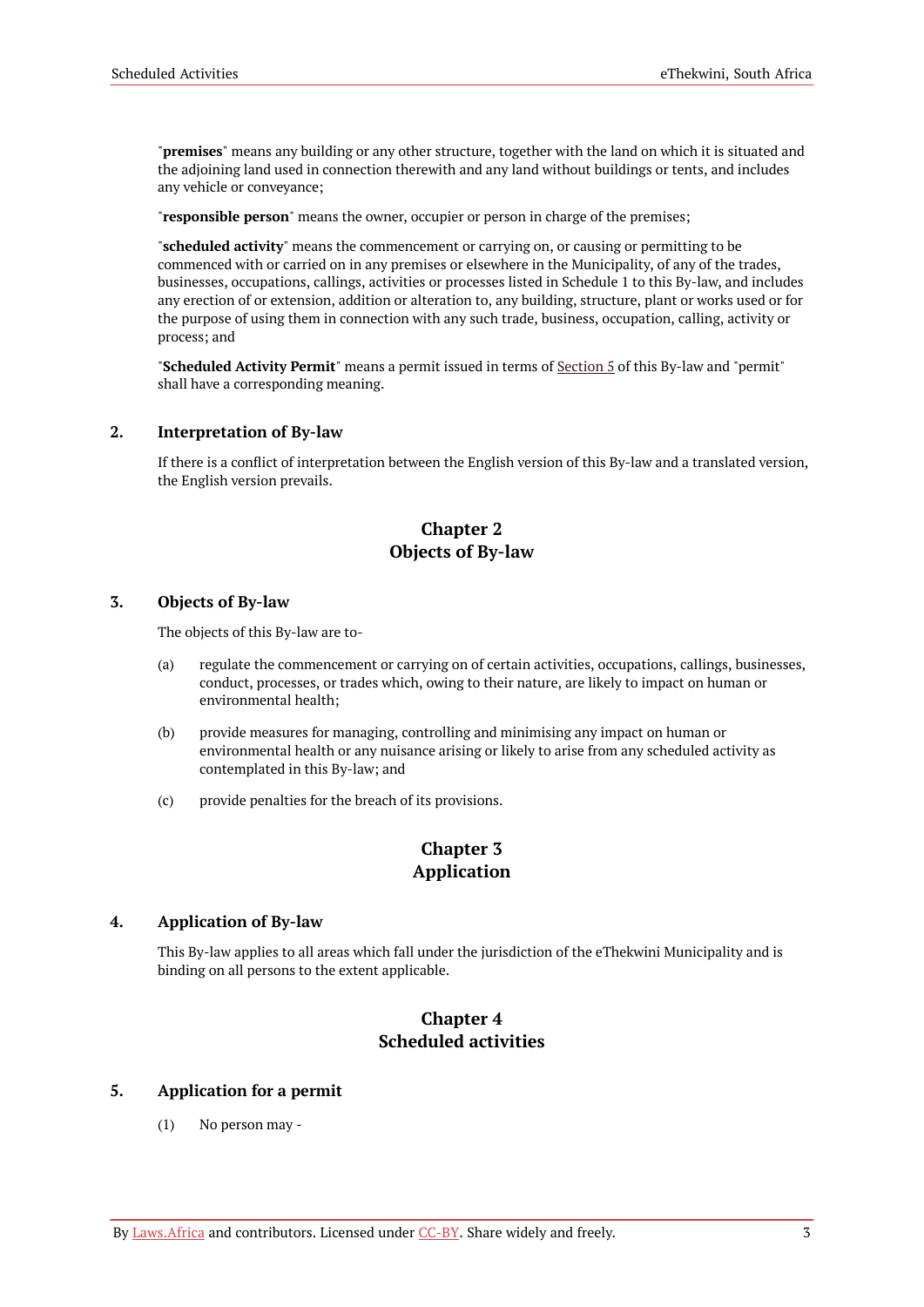- (a) commence, carry on, or cause or permit to be commenced with or carried on in any premises; or
- (b) erect, extend or add to any building, plant or works used, or for the purpose of using them, in connection with,

any one or more of the scheduled activities listed in Schedule 1 to this By-law, without the written permission of the Municipality.

- (2) An application for a Scheduled Activity Permit contemplated in subsection (1) must be on a prescribed form and upon payment of a prescribed fee, and accompanied by-
	- (a) a block plan, drawn to a scale not smaller than 1: 1 000 showing
		- (i) the position of the premises, and all dwellings, factories and other premises within a 1 kilometer radius from the boundary of the proposed premises, the radius of which the Municipality has the discretion to change; and
		- (ii) the use to which any such premises are put;
	- (b) a plan and sections to scale of 1: 100 of the building proposed to be erected and used;
	- (c) particulars as to the-
		- (i) nature of the trade, business, occupation, calling, activity or process to be conducted;
		- (ii) raw materials to be dealt with;
		- (iii) products to be produced;
		- (iv) services to be offered; and
		- (v) volume, composition, and nature of all production wastes requiring disposal;
	- (d) particulars of the plant to be installed and the vehicles or other means of transportation to be used, including the transportation of waste materials;
	- (e) particulars, with any necessary explanatory drawings of the means proposed to be adopted for the prevention and disposal of, and to prevent an environmental or human health impact or nuisance arising from, atmospheric pollutants, effluent, stormwater, waste material, insect infestation, refuse, abnormal working environment, noise or vibrations;
	- (f) documentary evidence that applicable legislation relating to the control, management or mitigation of nuisances associated with a scheduled activity in terms of Schedule 1 to this By-law, have been or are being, complied with;
	- (g) documentary evidence that the premises are suitably zoned to allow the carrying out of the proposed activity;
	- (h) particulars of and circumstances, due to the nature of the trade being carried out, which could cause a hazard to employees or the public at large; and
	- (i) any other information or documentation which in the opinion of the Municipality is necessary for the purpose of considering the application.
- (3) The applicant may give details showing that any mitigation measures proposed by the applicant for the purpose of preventing, minimising or managing any environmental or human health impact or any nuisance, or any mandatory mitigation measures in terms of any applicable legislation in respect of the proposed activity, are sufficient to allow the Municipality to grant an authorisation contemplated in this section.
- (4) The permission contemplated in this section may not be granted if-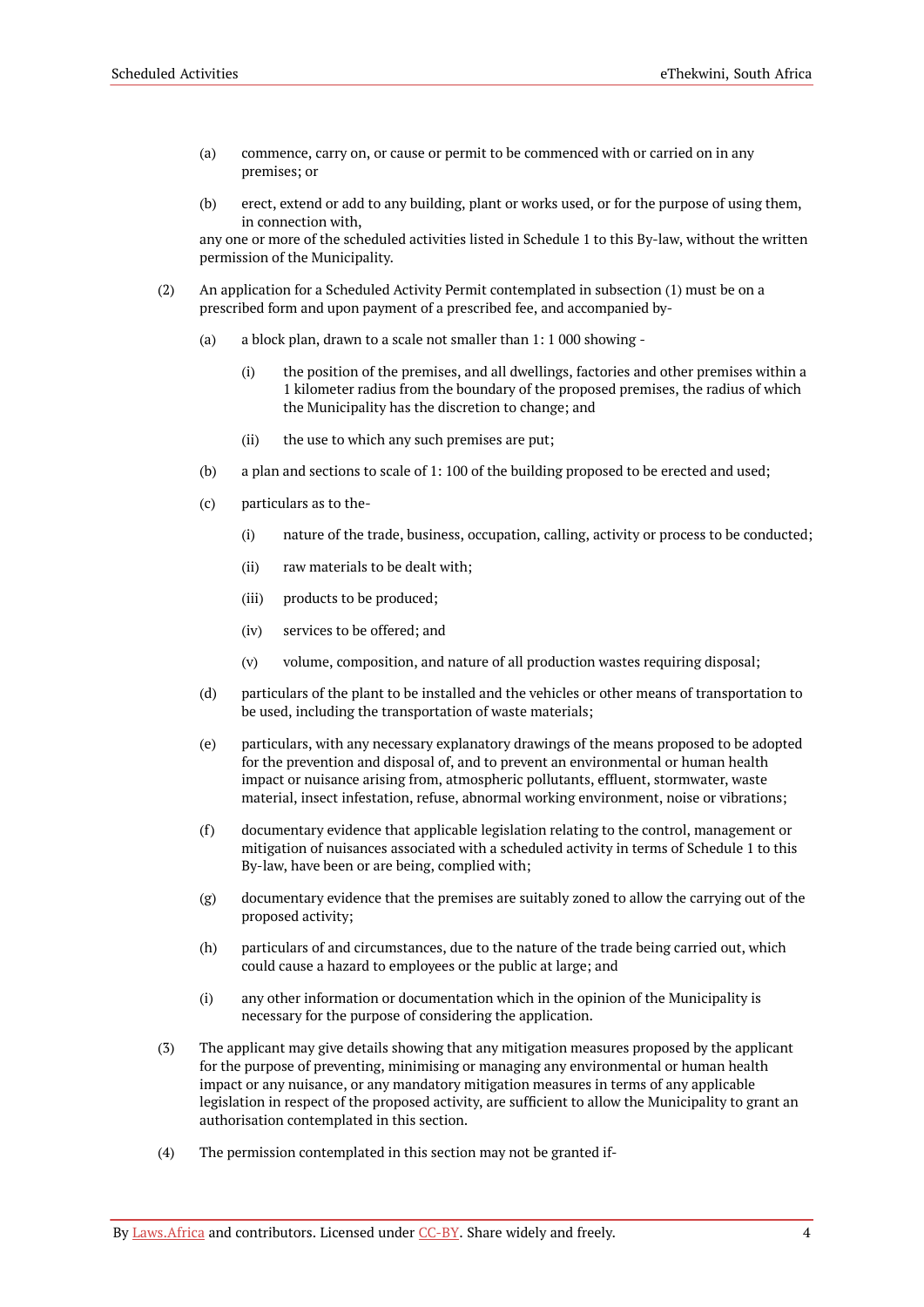- (a) the premises are not suitably zoned in terms of sub-paragraph  $(2)(g)$ ;
- (b) any application for rezoning or similar authorisation has been made for the premises and is outstanding; or
- (c) no approval in terms of the National Building Regulations and Building Standards Act for the building or occupancy classification appropriate to the scheduled activity applied for exists.
- (5) The granting of permission under this By-law must in all cases be conditional on the proper construction, maintenance and use of the buildings, premises, works, and the plant apparatus therein and on the effective minimisation of any environmental or human health impacts or nuisance.
- (6) A permit granted in terms of this By-law is applicable only in respect of activities identified in the application and the permit.
- (7) A permit will only be valid for a period of 5 years, and on expiry thereof a new application must be submitted.
- (8) A new application in terms of subsection (7) must be submitted 60 days prior to the expiry of the permit.
- (9) The Municipality may upon a written request by a responsible person amend a permit to include new or additional activities, or direct that a new application for new or additional activities as aforesaid must be made.
- (10) The Municipality may in writing require any person who deals in any manner with a scheduled activity to apply for a review or variation of the permit conditions if the Municipality reasonably believes that additional scheduled activities other than the activities identified in the application and the permit are being carried out.
- (11) The Municipality may in writing require any person who deals with an activity which is not listed under schedule 1 to submit an application if it reasonably believes that such activity-
	- (a) has the potential to negatively impact on environmental or human health; or
	- (b) is causing or is likely to cause a nuisance by activities emanating from the trading premises,

#### <span id="page-6-0"></span>**6. Affected persons**

- (1) Except where otherwise permitted by the Municipality, the applicant must-
	- (a) cause a notice in the form approved by the Municipality, to be published in a local English and *isiZulu* daily newspaper, circulating in the area in which the premises, for which a permit is sought, is located;
	- (b) affix a notice board with wording as approved by the Municipality at a place visible and accessible by the public in the premises where the activity to which the application relates is to be undertaken; and
	- (c) notify any person interested or affected by such application.
- (2) A notice contemplated in subsection (1) must state that any person may submit a written representation or objection to the application in the manner and form set out in the notice or publication.
- (3) A notice contemplated in subsection (1) must be published at least 20 days prior to the date on which the application is lodged and the complete tear sheet of the newspaper containing the notice must accompany the application.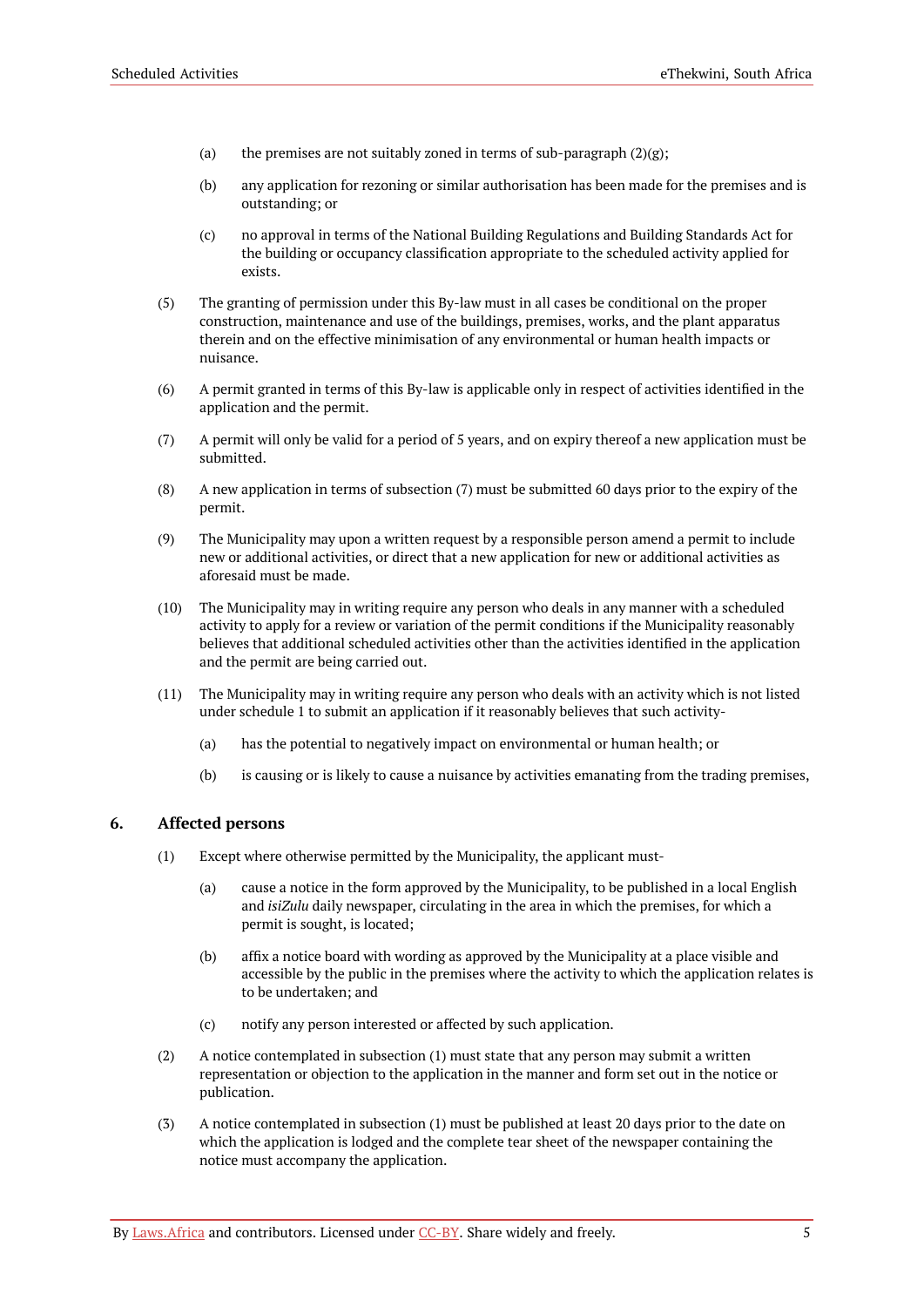(4) Any person intending to make any representation on, or to object to, the application may do so in writing within 14 days of the date of publication, and address any such representation or objection to the Municipality for the attention of an official mentioned in the publication.

#### <span id="page-7-0"></span>**7. Decision of Municipality**

- (1) The Municipality must grant or refuse an application made in terms of [section](#page-4-6)  $5$  within 60 days of the date on which the Municipality has received all information, particulars or documentation required or requested in order to consider the application.
- (2) Before granting an application in terms of subsection (1), the Municipality must be satisfied that-
	- (a) the environmental or human health impacts of any activity, occupation, calling, businesses, conduct, processes, or trades will be managed to the satisfaction of the Municipality and in compliance with recognised statutory limits;
	- (b) no objection to the application has been lodged or that notwithstanding any objection, no significant nuisance is likely to arise or occur from an activity proposed by the applicant; and
	- (c) any mitigation measures proposed by the applicant or mandatory mitigation measures in terms of any applicable legislation in respect of an activity proposed by the applicant, are sufficient for the purpose of preventing, minimising or managing any nuisance emanating from the premises.
- (3) The Municipality may grant an approval subject to conditions.
- (4) The Municipality must, within 20 days of its decision notify in writing the applicant and any objector to the application, of its decision.
- (5) If the application is refused, the applicant may in writing, within 20 days of receiving notification of the decision, request written reasons for the refusal of the application.
- (6) The written reasons requested in terms of subsection (5) must be furnished to the applicant within 20 days of receipt of his or her written request.
- (7) The Municipality must, if it is unable to make a decision on the application within the time specified in subsection (1), notify the applicant in writing of any such delay and provide the reasons thereof, together with an indication as to the date when a decision on the application can be expected.

### **Chapter 5 Compliance and enforcement**

#### <span id="page-7-2"></span><span id="page-7-1"></span>**8. Duty of care**

- (1) The responsible person, where one or more scheduled activities are carried out on a premises, whether or not permission has been granted in terms of [section](#page-4-6) 5 for any such activities, must take reasonable measures to prevent a negative environmental or human health impact or nuisance from occurring, continuing or recurring.
- (2) In so far as a negative environmental and human health impact or any nuisance is in any way authorised by law and cannot reasonably be avoided or stopped, the responsible person must take reasonable measures to minimise and manage such nuisance in terms of any applicable legislation, and such measures must be done to the satisfaction of the Municipality.
- (3) The responsible person must-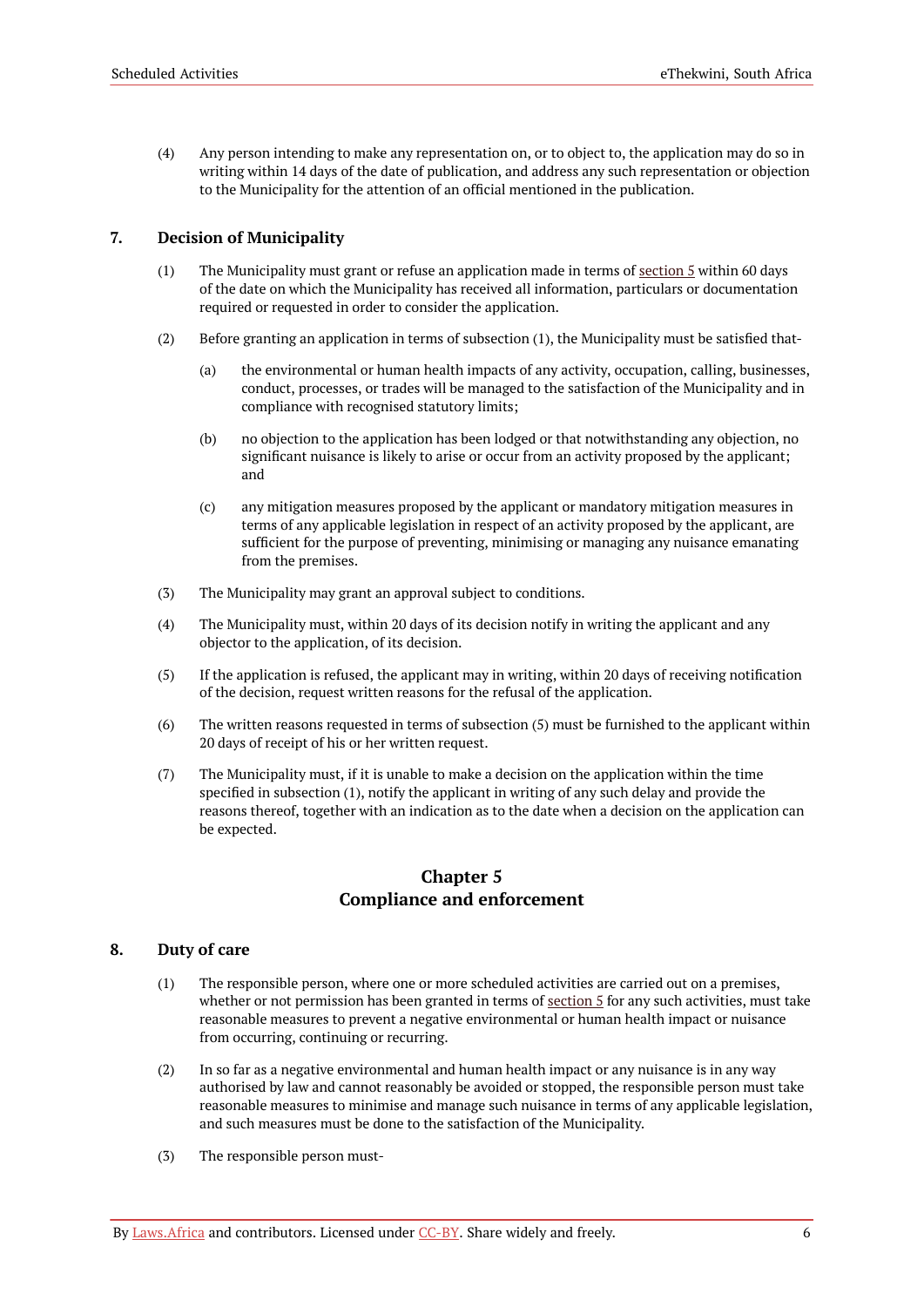- (a) investigate, assess and evaluate the nature, extent and frequency of any current negative environmental or human health impact or potential nuisance;
- (b) inform and educate employees about the current and potential environmental or human health impact or nuisance arising from their work and the manner in which their tasks must be performed in order to avoid or minimise such impact or nuisance;
- (c) modify, manage or control any act, activity or process causing such impact or nuisance, in order to eliminate, and where that is impossible, to minimise the negative impact or nuisance; and
- (d) remedy the effects of such impact or nuisance caused to the extent necessary and practicable.
- (4) The owner or occupier of premises where an incident occurred in the course of carrying out a scheduled activity or which is in any manner connected with a scheduled activity, must as soon as reasonably practicable after knowledge of the incident—
	- (a) take all reasonable measures to contain and minimise the effects and risks of the incident to the public;
	- (b) undertake remedial or clean-up procedures; and
	- (c) assess the immediate and long-term effects of the incident on the health and well-being of the public and the environment.
- (5) Upon ceasing operations and activities on the trading premises, the owner or occupier of the premises must -
	- (a) submit a rehabilitation plan to the Municipality; and
	- (b) on approval of the plan by the Municipality, commence with the rehabilitation of the premises as per the approved plan.

#### <span id="page-8-0"></span>**9. Compliance notices**

- (1) The Municipality may issue a compliance notice in the prescribed form if it has reasonable grounds to believe that a person has not complied—
	- (a) with a provision of this By-law; or
	- (b) with a condition of the permit issued in terms of this By-law.
- (2) A compliance notice must include—
	- (a) details of the conduct, activity, condition or situation constituting non-compliance;
	- (b) the steps the person must take to comply with this By-law or conditions of the permit and the time period within which those steps must be taken; and
	- (c) the procedure to be followed in lodging an objection to the compliance notice.
- (3) The Municipality may, on good cause shown, vary a compliance notice and extend the period within which the person must comply with the notice.
- (4) A person who receives a compliance notice must comply with that notice within the time period stipulated in the notice unless the Municipality has agreed to suspend the operation of the compliance notice.
- (5) If a person fails to take steps stipulated in the compliance notice, the Municipality may -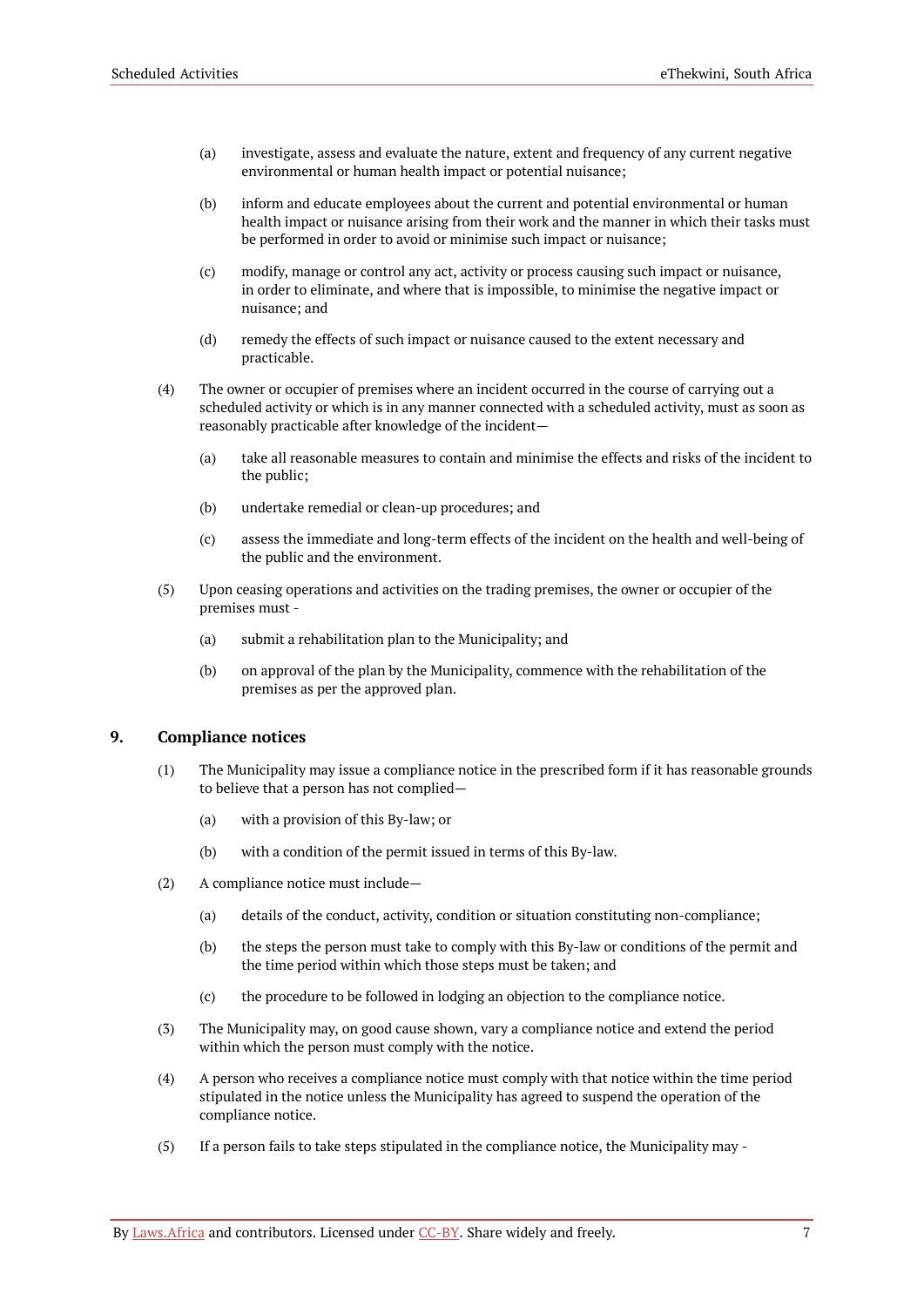- (a) in the case of a person who is violating any condition of a permit-
	- (i) by notice in writing, suspend or withdraw any permit granted in terms of this By-law;
	- (ii) apply for an order of court to close down any activity or process which constitutes a violation of the permit; and
	- (iii) cause the responsible person to be prosecuted for an offence in terms of this By-law; or
- (b) in the case of a person who has not been issued with a permit-
	- (i) apply for an order of court to close down any activity or process which constitutes a scheduled activity in terms of this By-law; and
	- (ii) cause the responsible person to be prosecuted for an offence in terms of this By-law.
- (6) Where the Municipality believes that there is imminent or irreversible threat of harm to the environment or the health, safety or well-being of any person or the public as a result of any scheduled activity carried out on premises as contemplated in this By-law, the Municipality may take urgent action to remedy the situation and dispense with the requirements of subsections (1) to (5).
- (7) A compliance notice remains in force until it has been complied with to the satisfaction of the Municipality, and the Municipality has issued a compliance certificate to that effect.
- (8) Should a responsible person fail to comply, or inadequately comply with the notice, or if urgent action is needed as contemplated in subsection (6), the Municipality may take reasonable measures to remedy the situation and may recover all costs incurred from the responsible person.
- (9) No person shall be entitled to compensation for any loss or damage arising out of any *bona fide* action or decision by the Municipality or any authorised official in terms of this By-law.

#### <span id="page-9-0"></span>**10. Entry into premises**

- (1) An authorised official may enter any premises if he or she suspects on reasonable grounds that any condition or situation occurring on any such premises constitutes a violation of this By-law and causes or is likely to cause an environmental or human health impact or nuisance.
- (2) An authorised official may enter any premises and-
	- (a) conduct any search, inspection, audit or monitoring with or without appointment, in order to ensure compliance with this By-law;
	- (b) take samples of any substance that is relevant to the search, audit, monitoring or inspection;
	- (c) question any person who he or she believes may have information relevant to the search, inspection, audit, monitoring or any purpose which is connected with this By-law;
	- (d) require the person in charge of such premises to produce, for inspection or for the purpose of obtaining copies or extracts thereof or there from, any document that such person is required to maintain in terms of any law or any other document which may assist the authorised official to obtain the required information;
	- (e) examine any books, documents, recordings or electronic data and take extracts there from; and
	- (f) deliver any notice in terms of this By-law.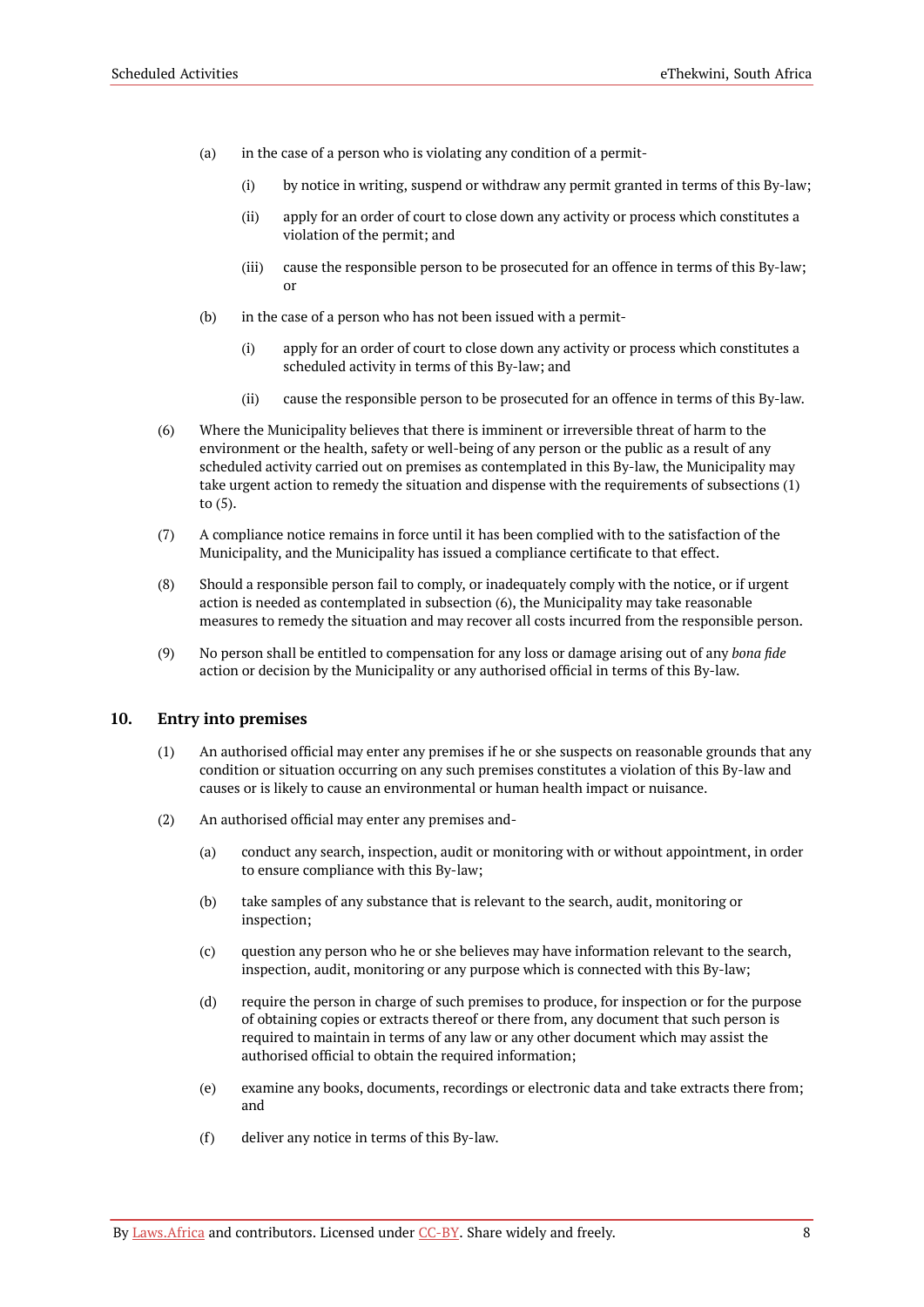- (3) An authorised official seeking entry into premises in terms of subsection (1) must, immediately before entering the premises in question-
	- (a) audibly announce that he or she is authorised to enter the premises and demand admission to the premises; and
	- (b) notify the person in control of the premises of the purpose of the entry, unless there are reasonable grounds to believe that such announcement or notification might defeat the purpose of the search.
- (4) An authorised official who is performing a function under this By-law may ask any question or request any information or documentation which might assist him or her to carry out his or her duties in terms of this By-law.

#### <span id="page-10-0"></span>**11. Municipal remedial work and recovery of costs**

The Municipality may, to the extent practicable and necessary, act in order to avert or remedy any harm as a result of non-compliance with the provisions of this By-law or any other applicable By-law or legislation, and may recover any associated costs from the owner or the person in control of the premises.

### **Chapter 6 Offences and penalties**

#### <span id="page-10-2"></span><span id="page-10-1"></span>**12. Offences**

- (1) A person commits an offence if he or she-
	- (a) obstructs or hinders in any manner whatsoever an authorised official who is performing a function under this By-law;
	- (b) refuses to provide to an authorised official such information as is required to allow an authorised official to perform a function in terms of this By-law;
	- (c) knowingly gives false or misleading information to an authorised official;
	- (d) unlawfully prevents the owner of any premises, or a person working for the owner, from entering the premises in order to comply with a requirement of this By-law;
	- (e) impersonates an authorised official;
	- (f) contravenes or fails to comply with any provision of this By-law or condition of the permit; or
	- (g) contravenes or fails to comply with any order or notice lawfully issued under this By-law.
- (2) A person commits a continuing offence if they continue with an offence after notice has been served on them in terms of this By-law requiring them to cease committing such offence, or after they have been convicted of such offence.

#### <span id="page-10-3"></span>**13. Penalties**

(1) Any person who is convicted of an offence under this By-law shall be liable to a fine of an amount not exceeding R100 000, or to imprisonment for a period not exceeding two years, or to both such fine and imprisonment.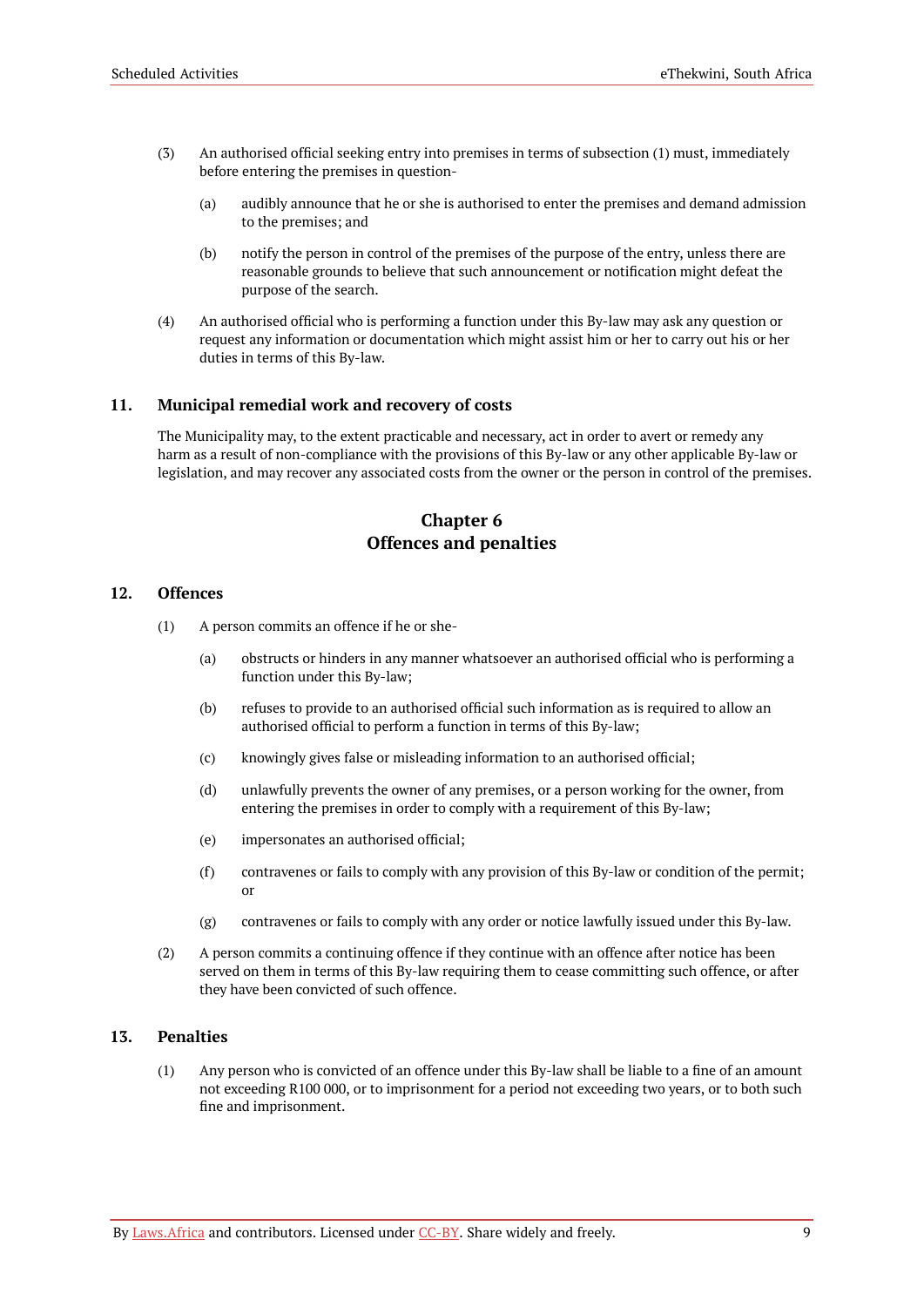(2) In the case of a continuing offence, an additional fine of an amount not exceeding R1000 or imprisonment for a period not exceeding 10 days, for each day on which such offence continues or both such fine and imprisonment, will be imposed.

### **Chapter 7 General provisions**

#### <span id="page-11-1"></span><span id="page-11-0"></span>**14. Appeals**

- (1) A person whose rights are affected by a decision taken by the Municipality in terms of this Bylaw may appeal against that decision in terms of section 62 of the Appeals provision contained in the Local Government: Municipal Systems Act, 2000 (Act No. 32 of [2000](https://resolver.laws.africa/resolve/akn/za/act/2000/32)) by giving written notice of the appeal and reasons thereof to the municipal manager within 21 days of the date of the notification of the decision.
- (2) The municipal manager must promptly submit the appeal to the appropriate appeal authority.
- (3) The appeal authority must commence with an appeal within six weeks and decide the appeal within a reasonable period.
- (4) The appeal authority must confirm, vary or revoke the decision, but no such variation or revocation of a decision may detract from any rights which may have accrued as a result of the decision.
- (5) The appeal authority must furnish written reasons for its decision on all appeal matters.
- (6) All appeals lodged are done so in terms of the Local Government: Municipal Systems Act, 2000 (Act No. 32 of [2000\)](https://resolver.laws.africa/resolve/akn/za/act/2000/32) and not in terms of this By-law.
- (7) Where a conviction has been affirmed by a court of law and the accused wishes to appeal such conviction, the appeal must take place in terms of the court's appeal process and not in terms of subsections (1) to (5).

#### <span id="page-11-2"></span>**15. Delegations**

- (1) Subject to the Constitution and applicable national and provincial laws, any
	- (a) power, excluding a power referred to in section 160(2) of the Constitution;
	- (b) function; or
	- (c) duty

conferred, in terms of this By-law, upon the Council, or on any of the Municipality's other political structures, political office bearers, councilors or staff members, may be delegated or sub-delegated by such political structure, political office bearer, councilor, or staff member, to an entity within, or a staff member employed by, the Municipality.

- (2) The delegation in terms of subsection (1) must be effected in accordance with the system of delegation adopted by the Council in accordance with section 59(1) of the Local Government: Municipal Systems Act, 2000 (Act No. 32 of [2000\)](https://resolver.laws.africa/resolve/akn/za/act/2000/32), subject to the criteria set out in section 59(2) of said Act.
- (3) Any delegation contemplated in this section must be recorded in the Register of Delegations, which must contain information on the -
	- (a) entity or person issuing the delegation or sub-delegation;
	- (b) recipient of the delegation or sub-delegation; and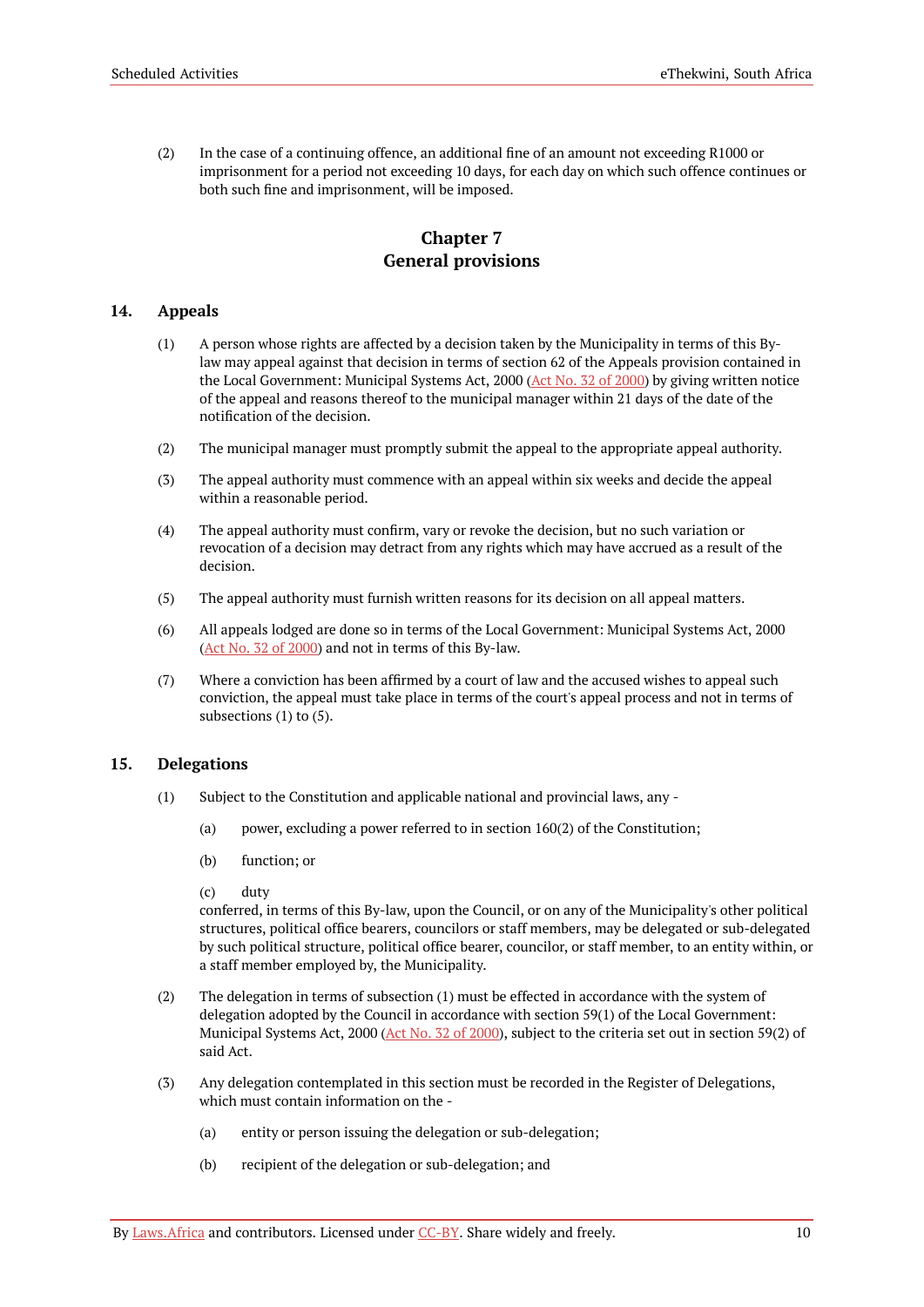(c) conditions attached to the delegation or sub-delegation.

#### <span id="page-12-0"></span>**16. Repeals**

The By-laws listed in Schedule 2 to this By-law are hereby repealed to the extent mentioned in the third column of the said Schedule.

#### <span id="page-12-1"></span>**17. Transitional provisions**

- (1) Any person who has permission issued in terms of the-
	- (a) Scheduled Trades and Occupations By-laws for the City of Durban, promulgated under Provincial Notice No. 134 on 22 March 1979; or
	- (b) Offensive Trade Regulations for the Borough of Durban, promulgated under Government Notice No. 2014, published on 15 December 1921,

which permission was in effect immediately before the date of promulgation of this By-law, must within 12 months of the date of promulgation of this By-law submit an application for a permit in terms of the provisions of this By-law: Provided that their permit has not expired within that 12 months.

- (2) Any person who is undertaking an activity or process which is listed as a scheduled activity in this By-law, but which was not listed in the Schedule of the By-law mentioned in subsection (1) (a) immediately before the date of promulgation of this By-law, must comply with all applicable provisions of this By-law within 12 months of the date of promulgation of this By-law.
- (3) Notwithstanding subsection (2), the Municipality may in writing require or allow a person contemplated in subsection (2) to comply with any provision of this By-law at, and within, any time that is, in the Municipality's opinion, reasonable: Provided that all persons must comply with the provisions of this By-law within 5 years of its promulgation.

#### <span id="page-12-2"></span>**18. Short title and commencement**

This By-law is called the Scheduled Activities By-law, 2019 and takes effect six months from the date of publication thereof in the *Provincial Gazette* or on such earlier date as may be determined by the publication of a commencement notice in the *Provincial Gazette*.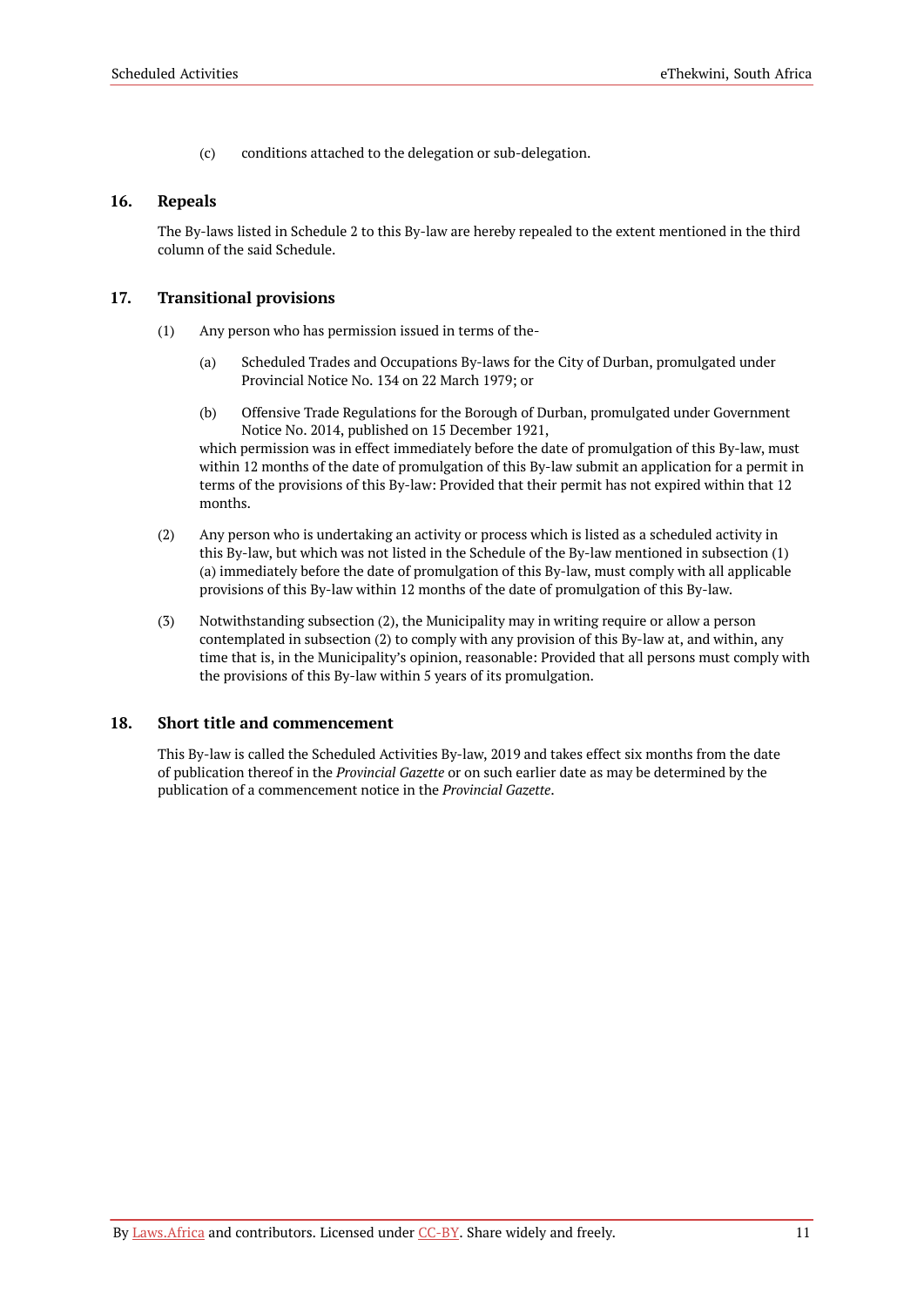### **Schedule 1**

### **Scheduled activities or processes**

<span id="page-13-0"></span>

| Abattoirs                                                                                                              |  |  |
|------------------------------------------------------------------------------------------------------------------------|--|--|
| Acid works                                                                                                             |  |  |
| Alkali works                                                                                                           |  |  |
| Ammonia works and bulk transportation                                                                                  |  |  |
| Animal and fish products processing, including the manufacture of meal for animal feeding                              |  |  |
| Asbestos transportation, handling and storage, and the manufacture and bulk-storage of products containing<br>asbestos |  |  |
| Asphalt plant, permanent and mobile                                                                                    |  |  |
| Battery manufacturing, reconditioning and servicing                                                                    |  |  |
| Bitumen works, including the transportation and operation of mobile bitumen kettles                                    |  |  |
| <b>Breweries</b>                                                                                                       |  |  |
| Brick and tile works                                                                                                   |  |  |
| Carbon black manufacture                                                                                               |  |  |
| Cement products and pre-mixing works                                                                                   |  |  |
| Ceramic works                                                                                                          |  |  |
| Chemical product processing, including any process involving a chemical reaction                                       |  |  |
| Container washing and reconditioning works                                                                             |  |  |
| Chrome and chromate works including storage and handling of chrome                                                     |  |  |
| Coal, charcoal and coke storage and handling                                                                           |  |  |
| Composting                                                                                                             |  |  |
| Crematoria                                                                                                             |  |  |
| Distillery                                                                                                             |  |  |
| <b>Engineering works</b>                                                                                               |  |  |
| Fertilizer works                                                                                                       |  |  |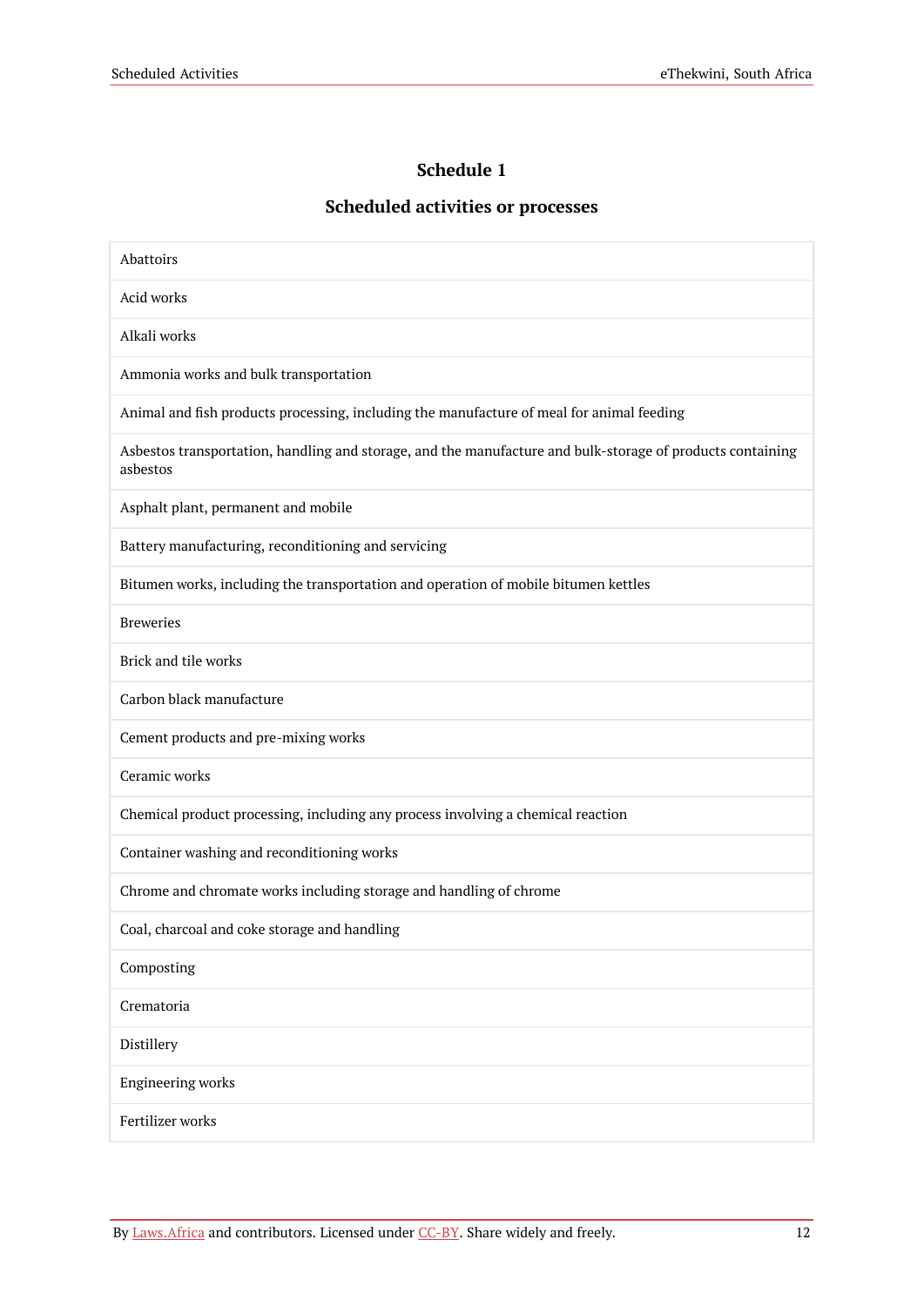| Food manufactory                                                                                                                                   |
|----------------------------------------------------------------------------------------------------------------------------------------------------|
| Foundries and metal works                                                                                                                          |
| Fungicide manufacture, and bulk-handling, storage and commercial usage of fungicides                                                               |
| Furniture manufacture and re-conditioning                                                                                                          |
| Gas works                                                                                                                                          |
| Glass-fibre manufacture, storage, moulding and finishing                                                                                           |
| Glass works                                                                                                                                        |
| Hazardous substances (as defined in the Hazardous Substances Act, No. 15 of 1973) - manufacture and bulk-<br>blending, transportation and storage. |
| Hazardous substances include road, rail tanker and isotainer washing and maintenance                                                               |
| Health care risk waste transportation                                                                                                              |
| Herbicide manufacture, and bulk-handling, storage and commercial usage of herbicides                                                               |
| Hide and skin processing                                                                                                                           |
| Laundries excluding in-house laundries located within accommodation establishments                                                                 |
| Lead works                                                                                                                                         |
| Manganese storage and handling                                                                                                                     |
| Marine food processing                                                                                                                             |
| Mattress-maker                                                                                                                                     |
| Metal products manufacture                                                                                                                         |
| Metal buffing, electroplating, enameling and galvanising                                                                                           |
| Milling                                                                                                                                            |
| Ore processing works, or handling and storage of ores                                                                                              |
| Pesticides manufacture, and bulk-handling, store and commercial usage of pesticides                                                                |
| Pigment works                                                                                                                                      |
| Plastic product works                                                                                                                              |
| Power or energy generation                                                                                                                         |
| Printing works                                                                                                                                     |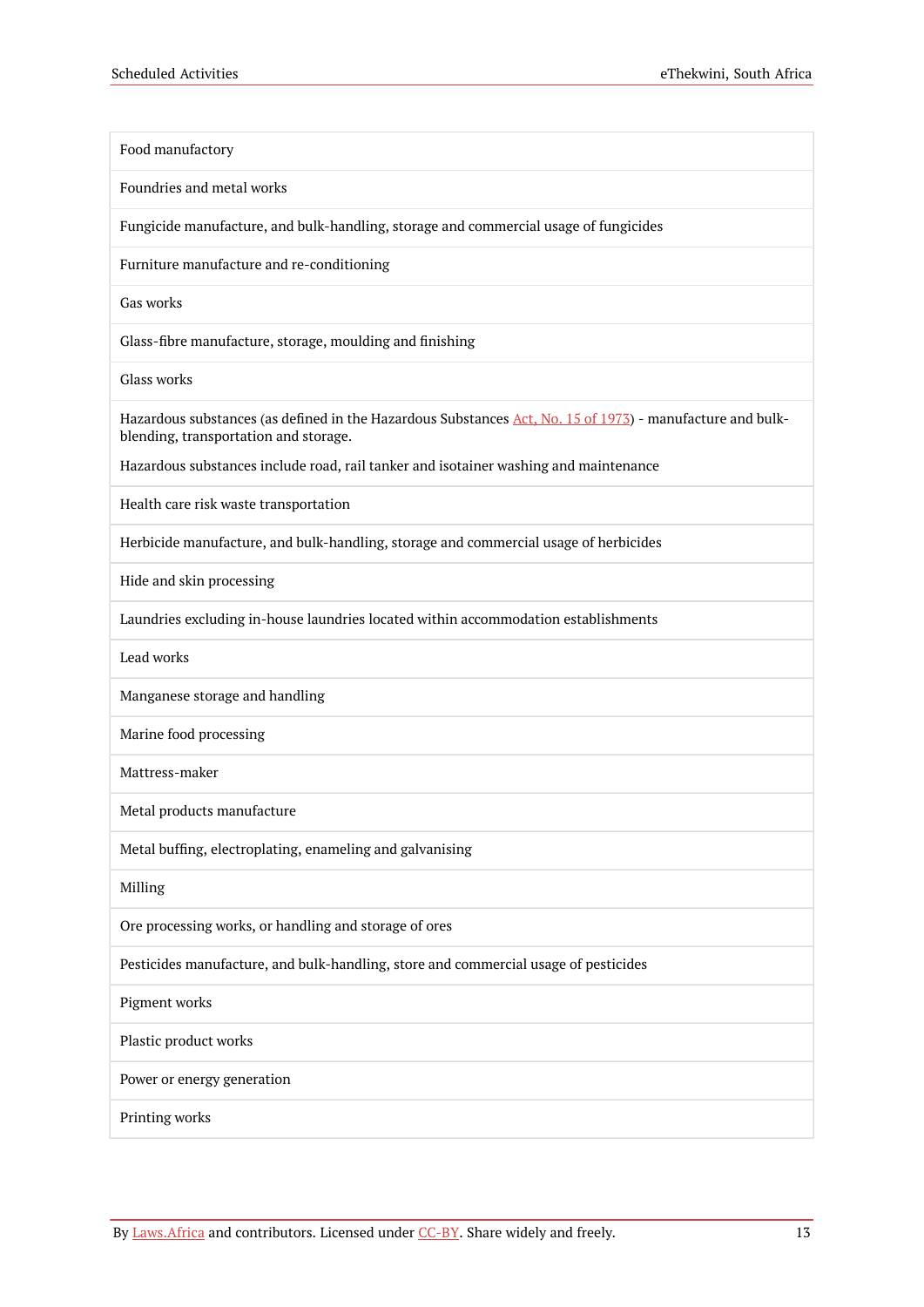| Quarrying                                                                                            |
|------------------------------------------------------------------------------------------------------|
| Refining                                                                                             |
| Refuse collection, storage, removal, processing or disposal                                          |
| Removal of human remains                                                                             |
| Rubber moulding or vulcanising                                                                       |
| Sand, shot and grit blasting                                                                         |
| Sandwinning                                                                                          |
| Sewage treatment, transportation or disposal                                                         |
| Scrap yard                                                                                           |
| Ship building                                                                                        |
| Sludge works                                                                                         |
| Spray-painting                                                                                       |
| Stone crushing and dressing works                                                                    |
| Stone masonry                                                                                        |
| Tannery                                                                                              |
| Teasing or shredding works dealing with coir, flock or textiles                                      |
| Timber yard and works                                                                                |
| Upholsterer                                                                                          |
| Vegetable oil extraction or processing                                                               |
| Vehicle or vehicle parts manufacturing                                                               |
| Waste material salvaging, collecting, sorting, storing, treating, processing or recycling/reclaiming |
| Welding works                                                                                        |
| Wood pulping                                                                                         |
| Yeast manufacture                                                                                    |
| Any other activity as determined by the provisions of section $5(10)$                                |